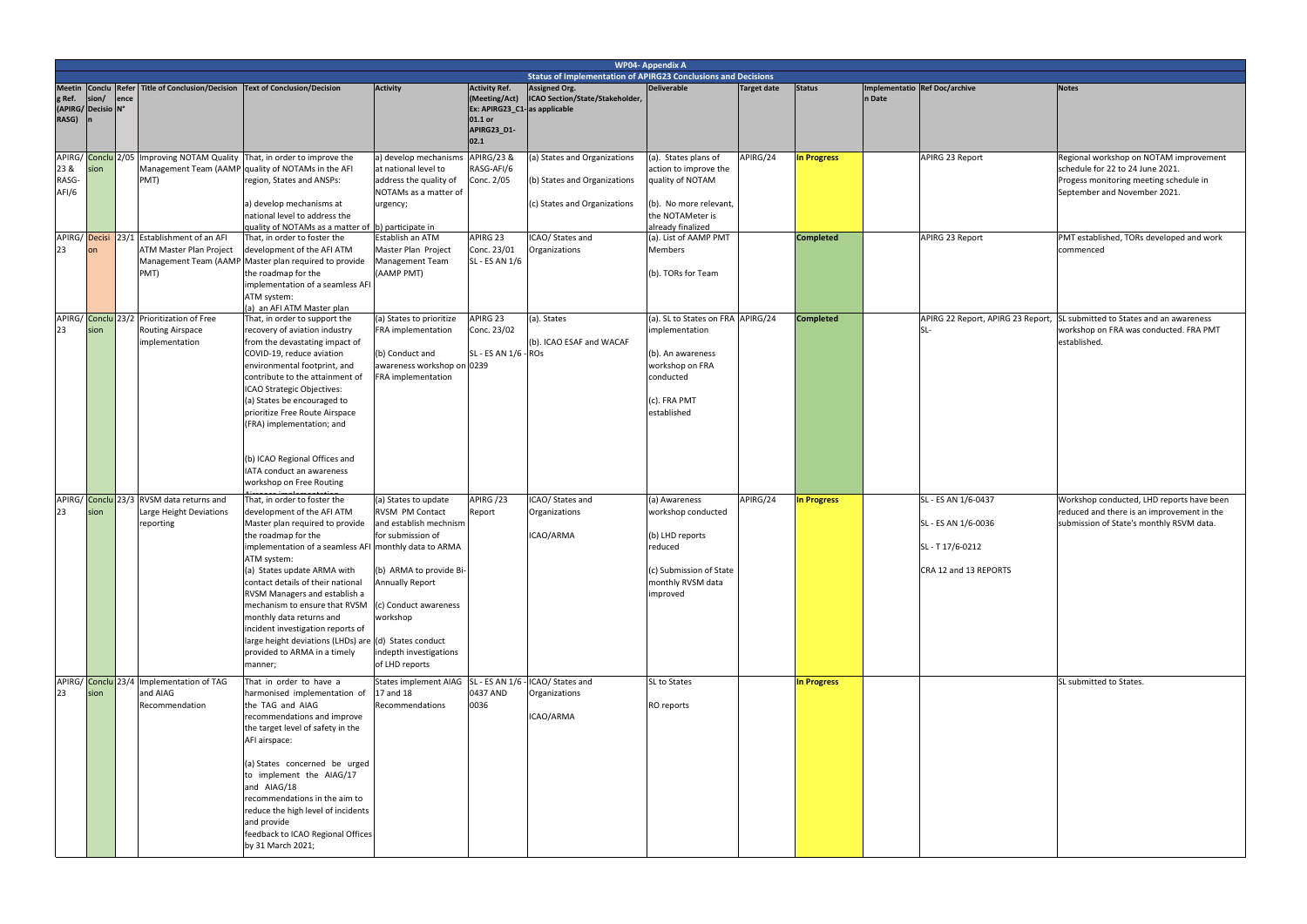| <b>Completed</b>   |  | NPIP workshop and PBN flight survey conducted. |
|--------------------|--|------------------------------------------------|
|                    |  | NPIP aligned to new format.                    |
|                    |  |                                                |
|                    |  |                                                |
|                    |  |                                                |
|                    |  |                                                |
|                    |  |                                                |
|                    |  |                                                |
|                    |  |                                                |
|                    |  |                                                |
|                    |  |                                                |
|                    |  |                                                |
|                    |  |                                                |
|                    |  |                                                |
|                    |  |                                                |
|                    |  |                                                |
|                    |  |                                                |
|                    |  |                                                |
|                    |  |                                                |
|                    |  |                                                |
|                    |  |                                                |
|                    |  | Not started                                    |
| <b>Not Started</b> |  |                                                |
|                    |  |                                                |
|                    |  |                                                |
|                    |  |                                                |
|                    |  |                                                |
|                    |  |                                                |
|                    |  |                                                |
|                    |  |                                                |
|                    |  |                                                |
|                    |  |                                                |
|                    |  |                                                |
|                    |  |                                                |
|                    |  |                                                |
|                    |  |                                                |
|                    |  |                                                |
|                    |  |                                                |

|    |      | APIRG/ Conclu 23/5 Implementation of PBN  | That, in order to improve the                |                            |                  | (a) NPIP workshop     | 31 March  | <b>Completed</b>   | NPIP works  |
|----|------|-------------------------------------------|----------------------------------------------|----------------------------|------------------|-----------------------|-----------|--------------------|-------------|
| 23 | sion |                                           | level of PBN implementation:                 |                            |                  | conducted             | 2021      |                    | NPIP aligne |
|    |      |                                           | (a) ICAO and AFPP conduct a                  |                            |                  |                       |           |                    |             |
|    |      |                                           | National PBN Implementation                  |                            |                  | (b) PBN flight Survey | APIRG/24  |                    |             |
|    |      |                                           | Plan (NPIP) development virtual              |                            |                  | conducted             |           |                    |             |
|    |      |                                           | workshop aiming to assist States             |                            |                  |                       |           |                    |             |
|    |      |                                           | in developing/updating their NPIP            |                            |                  | (c) NPIP developed or |           |                    |             |
|    |      |                                           | by 31 March 2021;                            |                            |                  | reviewed and aligned  |           |                    |             |
|    |      |                                           | (b) ICAO and AFFP conduct a                  |                            |                  | to new format         |           |                    |             |
|    |      |                                           | survey on PBN flight procedure               |                            |                  |                       |           |                    |             |
|    |      |                                           | and CCO/CDO implementation in                |                            |                  | RO and AFPP reports   |           |                    |             |
|    |      |                                           | the AFI region by 31 March 2021;             |                            |                  |                       |           |                    |             |
|    |      |                                           | (c) States that have not yet                 |                            |                  |                       |           |                    |             |
|    |      |                                           | developed their National PBN                 |                            |                  |                       |           |                    |             |
|    |      |                                           | Implementation Plan (NPIP)                   |                            |                  |                       |           |                    |             |
|    |      | APIRG/ Decisi 23/6 Development of the AFI | That, in order to have a                     | (a) Establishment of a     | ICAO/ States and | Draft AFI PBCS Plan   | 31-May-21 | <b>Not Started</b> | Not started |
| 23 |      | region PBCS plan and                      | coordinated approach to PBCS                 | <b>PBCS Implementation</b> | Organizations    |                       |           |                    |             |
|    |      | establishment of PBCS                     | implementation:                              | Team                       |                  |                       |           |                    |             |
|    |      | implementation team                       |                                              |                            | ICAO/ARMA        |                       |           |                    |             |
|    |      |                                           | (a) a PBCS implementation Team               |                            |                  |                       |           |                    |             |
|    |      |                                           | is established;                              | (b) Complete Draft AFI     |                  |                       |           |                    |             |
|    |      |                                           |                                              | PBCS plan                  |                  |                       |           |                    |             |
|    |      |                                           | (b) the AAO and IIM Sub-Groups               |                            |                  |                       |           |                    |             |
|    |      |                                           | coordinate with the established              |                            |                  |                       |           |                    |             |
|    |      |                                           | PBCS implementation Team to                  | (c) Provide awareness      |                  |                       |           |                    |             |
|    |      |                                           | finalize the draft AFI region PBCS           | on PBCS to states and      |                  |                       |           |                    |             |
|    |      |                                           | plan, provide awareness, develop stakholders |                            |                  |                       |           |                    |             |
|    |      |                                           | an implementation roadmap in                 |                            |                  |                       |           |                    |             |
|    |      |                                           | collaboration with States and                | (d) Develop templates      |                  |                       |           |                    |             |
|    |      |                                           | stakeholders, and align wiht the             | for reporting              |                  |                       |           |                    |             |
|    |      |                                           | IFLuisian daoimeant CONODC                   |                            |                  |                       |           |                    |             |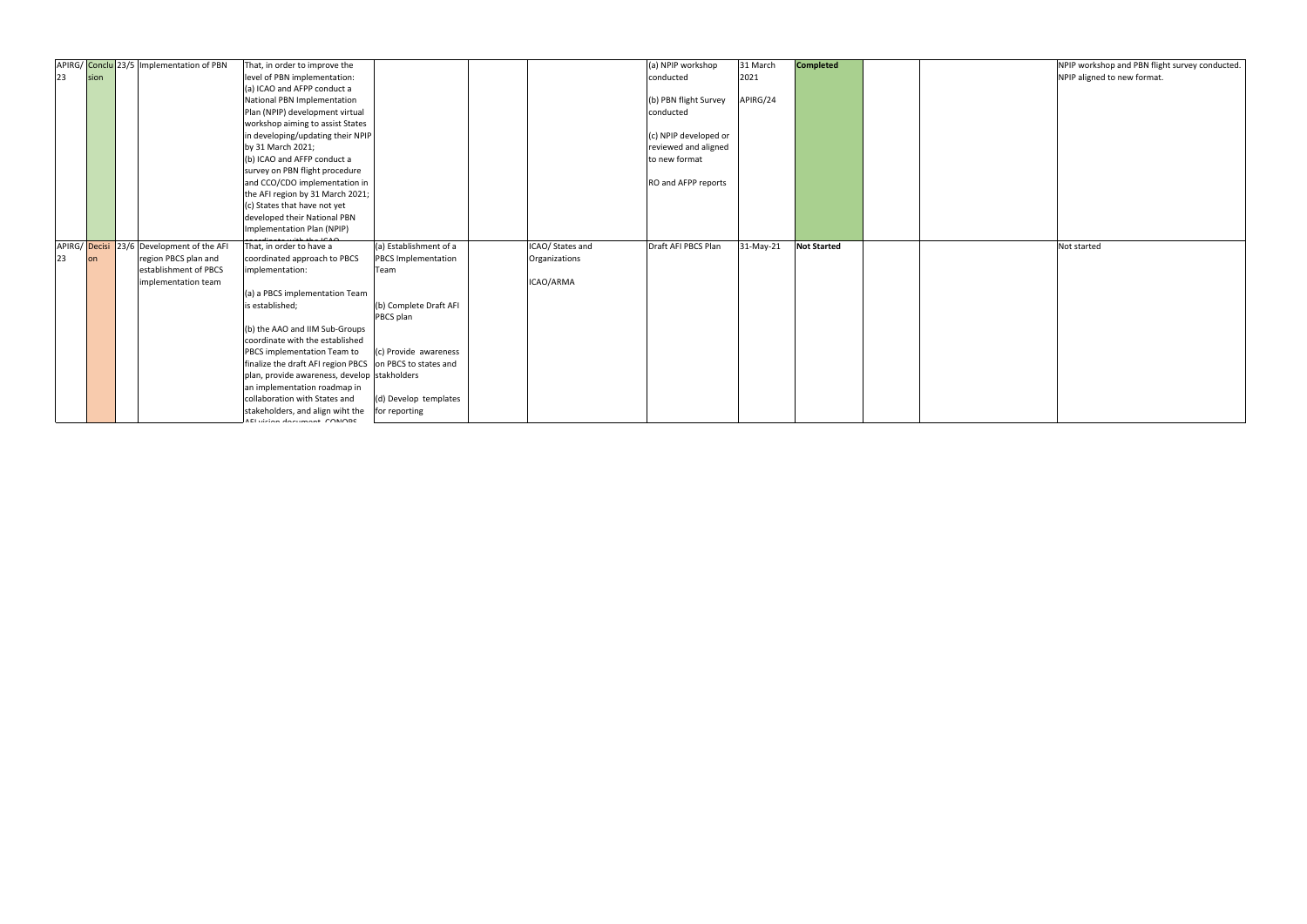| APIRG/ Conclu 23/7<br>23<br>23 | sion<br>sion | Appointment of State SAR<br>Points of Contact and<br>Plans<br>APIRG/ Conclu 23/8 Improved civil/military<br>coordination: | That, in order to expedite the<br>implementation of key SAR<br>submission of National SAR elements and ensure an effective Regional SAR Plan<br>coordination of SAR in the region:<br>(a) States, which have not yet<br>done so, to nominate SAR Focal<br>Points of Contact (SPOC) and<br>communicate the nominees to<br>That, in order to improve<br>civil/military coordination:                                                                                                                                                              | (d) ICAO to ensure<br>development of an AFI<br>(a) Awareness<br>workshop on                                                                                                                                                                           | APIRG/23<br>APIRG/23                                                                                             | iCAO/ States and<br>Organizations<br>ICAO/ States and<br>Organizations                            | List of AFI SPOCs<br>State reports on SAR<br>Committees<br><b>National SAR Plans</b><br>AFI Regional SAR Plan<br>Awareness workshop<br>conducted | 30 June 2021 In Progress<br>and APIRG/24 | <b>In Progress</b> |                                                           | SL - T13/19 - 0111                                                     | Workshop conducted and Templates developed.<br>Ongoing nomination of SPOC<br>Civil/Military awareness workshop conducted. |
|--------------------------------|--------------|---------------------------------------------------------------------------------------------------------------------------|-------------------------------------------------------------------------------------------------------------------------------------------------------------------------------------------------------------------------------------------------------------------------------------------------------------------------------------------------------------------------------------------------------------------------------------------------------------------------------------------------------------------------------------------------|-------------------------------------------------------------------------------------------------------------------------------------------------------------------------------------------------------------------------------------------------------|------------------------------------------------------------------------------------------------------------------|---------------------------------------------------------------------------------------------------|--------------------------------------------------------------------------------------------------------------------------------------------------|------------------------------------------|--------------------|-----------------------------------------------------------|------------------------------------------------------------------------|---------------------------------------------------------------------------------------------------------------------------|
|                                |              |                                                                                                                           | (a) ICA conduct a Civil/Military<br>cooperation workshop by 30 April<br>2021; and<br>(b) States establish Civil/Military<br>Cooperation Committees,<br>develop Civll/Military Manual and<br><b>Standard Operating Procedures</b><br>and a Memoranda of<br>Cooperation (MOC) by 30 June<br>2021.                                                                                                                                                                                                                                                 | Civil/Military Conducted<br>(b) States establish C/M<br>Cooperation<br>Committees, develop<br>c/M Manuals and SOP<br>and MOC                                                                                                                          |                                                                                                                  |                                                                                                   | State reports                                                                                                                                    |                                          |                    |                                                           |                                                                        |                                                                                                                           |
| 23                             | sion         | APIRG/ Conclu 23/9 Process and Procedures for That, in order to foster<br><b>Overflight Clearances</b>                    | improvement in the approval<br>process of over-flight clearances<br>and in view of the COVID-19<br>pandemic restart and recovery:<br>(a) States be encouraged to<br>review their authorization<br>procedures for overflight<br>clearance (OVFC) for civil aircraft<br>with a view to granting speedy<br>approval to schedules and non-<br>scheduled flights;<br>(b) States be encouraged to                                                                                                                                                     | States implementAPIRG<br>23 Recommendations                                                                                                                                                                                                           |                                                                                                                  | <b>States</b><br><b>IATA</b><br><b>ICAO</b>                                                       | States automate OVFC APIRG24<br>approval process                                                                                                 |                                          | <b>In Progress</b> |                                                           |                                                                        | IATA is coordinating this process                                                                                         |
| 23                             | sion         | APIRG/ Conclu 23/1 Implementation of<br>Aerodrome Operations<br>Projects and ASBU<br>Modules                              | That, in order to improve the<br>Projects implementation<br>efficiency and avoid duplication<br>of efforts, and based on linkages<br>between Projects, Projects 2, 3, 4,<br>5 and 7 be merged with the<br>aerodrome certification Project<br>as per Appendices 2F and 2G to<br>the report.                                                                                                                                                                                                                                                      | Reorganization of<br>Project teams                                                                                                                                                                                                                    |                                                                                                                  | APIRG/23 C-10 ICAO/ States and<br>Organizations                                                   | Reorgonized / merged<br>Project teams                                                                                                            | Oct-20                                   | <b>Completed</b>   | Oct.2020                                                  | APIRG 23 Report                                                        | Project teams have been reorganized and are<br>currently meeting. Awaiting Project team<br>documents.                     |
| 23                             | on           | APIRG/ Decisi 23/1 Implementation of<br>Aerodrome Operations<br>Projects and ASBU<br>Modules                              | That, in order to foster the<br>implementation of the Projects:<br>(a) Project Teams composition be b). Project teams<br>revised;<br>(b) Project Teams be tasked to<br>coordinate the development/or<br>revision of project documents<br>and implementation strategies in followed up by<br>collaboration with the Secretariat Secretariate . Formal<br>before end of 2020;<br>(c) the Project Teams report<br>quarterly on the progress made<br>in the implementation of the<br>projects to the AAO-SG; and<br>(d) the Secretariat circulate a | a) Proect teams<br>composotion revision<br>currently coordinating<br>the revision of<br>documents<br>c). Project teams being reporting of<br>reports not received.<br>d). Letter send to States d). ES AN 1/6-<br>on 17th February 2021 0040 Dated 17 | a) APIRG 23<br>Report<br>b). Weekly<br>by AGA<br>c). Informal<br>project teams<br>Secreatariate<br>February 2021 | a) APIRG<br>b) ICAO, Stataes and Project<br>teams<br>Staff meetings c). Project teams<br>d). ICAO | a). APIRG /23 Report<br>b). Revised Project<br>documents<br>c). Proect Teams<br>d). ICAO                                                         | May-21                                   | In Progress        | 2020<br>c). On going<br>17<br>$(d)$ .<br>February<br>2021 | a). Novembera) APIRG / 23 Report<br>b). On going d). ES AN $1/6$ 00400 | b). Project teams are currently meeting to revise<br>project documenets and report to ROs-AGA.                            |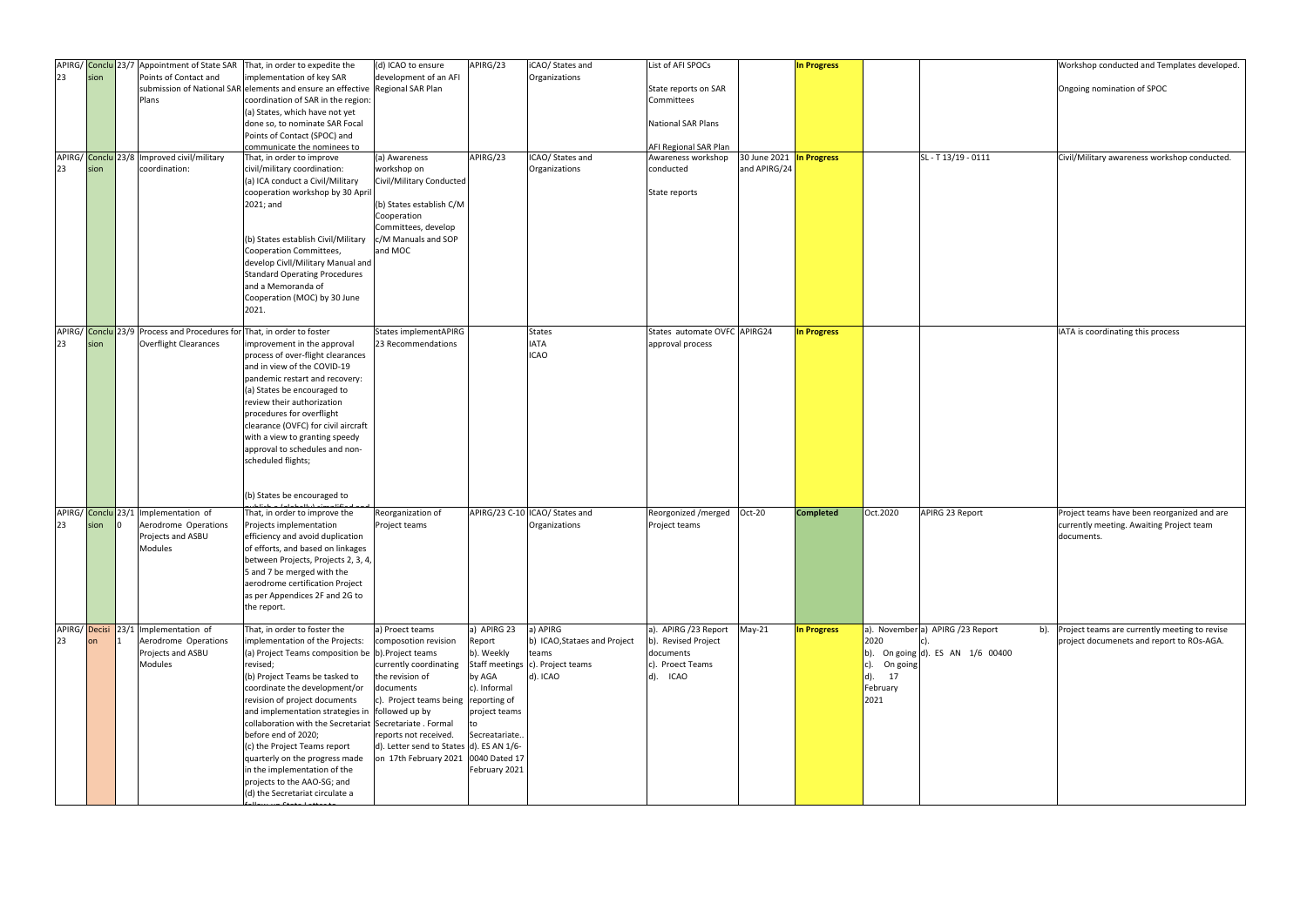|                    |      | APIRG/ Conclu 23/1 CART Recommendations | That, in order to support the                                                | a). Letter send to States ES AN 1/6-              |               | a).ICAO                    | a). State lette from                  | Feb. 2021       | <b>In Progress</b> | 01/02/2021 | ES-AN-1/6 00400               | State letter sent. Updates on CRRIC and NOTAMs |
|--------------------|------|-----------------------------------------|------------------------------------------------------------------------------|---------------------------------------------------|---------------|----------------------------|---------------------------------------|-----------------|--------------------|------------|-------------------------------|------------------------------------------------|
| 23                 | sion | relevant to AAO/SG                      | Restart and Recovery of the air                                              | to update on Status. b). 0040 Dated 17 b). States |               |                            | <b>ICAO</b>                           |                 |                    |            |                               | are an ongoing process                         |
|                    |      | Activities                              | transport industry:                                                          | <b>States currently</b>                           | February 2021 |                            | b). Data on the CRRIC                 |                 |                    |            |                               |                                                |
|                    |      |                                         |                                                                              | constantly updating the                           |               |                            | platform                              |                 |                    |            |                               |                                                |
|                    |      |                                         |                                                                              | CRRIC and review of                               |               |                            |                                       |                 |                    |            |                               |                                                |
|                    |      |                                         | (a) States be urged to ensure                                                |                                                   |               |                            |                                       |                 |                    |            |                               |                                                |
|                    |      |                                         | appropriate implementation of                                                | <b>NOTAMS</b>                                     |               |                            |                                       |                 |                    |            |                               |                                                |
|                    |      |                                         | the CART recommendations of                                                  |                                                   |               |                            |                                       |                 |                    |            |                               |                                                |
|                    |      |                                         | relevance to Airspace and                                                    |                                                   |               |                            |                                       |                 |                    |            |                               |                                                |
|                    |      |                                         | Aerodrome Operations; and                                                    |                                                   |               |                            |                                       |                 |                    |            |                               |                                                |
|                    |      |                                         |                                                                              |                                                   |               |                            |                                       |                 |                    |            |                               |                                                |
|                    |      |                                         |                                                                              |                                                   |               |                            |                                       |                 |                    |            |                               |                                                |
|                    |      |                                         | (b) States monitor, document,                                                |                                                   |               |                            |                                       |                 |                    |            |                               |                                                |
|                    |      |                                         | and report their progress through                                            |                                                   |               |                            |                                       |                 |                    |            |                               |                                                |
|                    |      |                                         | the CRRIC; and review NOTAMS                                                 |                                                   |               |                            |                                       |                 |                    |            |                               |                                                |
|                    |      |                                         | to ensure their updates along                                                |                                                   |               |                            |                                       |                 |                    |            |                               |                                                |
|                    |      |                                         | APIRG/ Conclu 23/1 Endorsement of the survey That, in order to harmonize the | Aviation Infustructue                             | APIRG/23      | <b>APIRG</b>               | Adopted APIRG 23                      | <b>Nov-20</b>   | <b>Completed</b>   | 01/11/2020 | <b>APIRG Report</b>           | Survey questionnaire endorsed                  |
| 23                 |      | questionnaire for the                   | conduct of the Aviation                                                      | Gap Analysis endosed                              |               |                            |                                       |                 |                    |            |                               |                                                |
|                    | sion |                                         |                                                                              |                                                   | Report        |                            | Report                                |                 |                    |            |                               |                                                |
| APIRG/ Conclu 23/1 |      | Data collection for Air                 | That, in order to speed the                                                  | a) State Letters to be                            |               |                            |                                       | 08 July -       | <b>In Progress</b> |            |                               | Ongoing-proposed activities are yet to be      |
| 23                 | sion | Navigation Gap analysis                 | implementation of the outcomes                                               | developed to convey                               |               |                            | Report of the status of Questionnaire |                 |                    |            |                               | implemented                                    |
|                    |      |                                         | of the 2019 Aviation                                                         | the questionnaire to                              |               |                            | Aviation Infrastructure               |                 |                    |            |                               |                                                |
|                    |      |                                         | Infrastructure for Africa Gap                                                | <b>States</b>                                     |               |                            | in AFI                                | 12 July-        |                    |            |                               |                                                |
|                    |      |                                         | Analysis Workshop:                                                           |                                                   |               |                            |                                       | Finalisation of |                    |            |                               |                                                |
|                    |      | APIRG/ Conclu 23/1 Establishment of     | That, in order to provide                                                    |                                                   |               |                            |                                       |                 |                    |            |                               |                                                |
|                    |      |                                         |                                                                              | a) Status of                                      |               |                            | (a) SL submitted to                   | (a)             | <b>In Progress</b> |            |                               | Ongoing-proposed activities are yet to be      |
| 23                 | sion | mechanism for air                       | assistance to States in filling the                                          | implementation and                                |               |                            | States                                | 08/10/2021      |                    |            |                               | implemented                                    |
|                    |      | navigation                              | ANRF:                                                                        | Submission of SL                                  |               |                            |                                       | depending of    |                    |            |                               |                                                |
|                    |      | reports                                 | (a) ICAO Regional Offices organize inviting States to the                    |                                                   |               |                            | (b) AFI Workshop on                   | results of      |                    |            |                               |                                                |
|                    |      |                                         | a workshop, to sensitize States on workshop                                  |                                                   |               |                            | the 6th Ed. of the                    | coordination    |                    |            |                               |                                                |
|                    |      |                                         | filling of ANRF be organized, by                                             |                                                   |               |                            | GANP                                  | with HQs        |                    |            |                               |                                                |
|                    |      | APIRG/ Conclu 23/1 Nomination to AAO/SG | That, in order to maximize active                                            | States to nominate                                |               | <b>States</b>              | <b>Letter Nominating</b>              | 01-Jun-21       | In Progress        | 08/01/2021 | ES AN 1/6-00400 Dated 17 Feb. | Awaiting States to send letters of nomination  |
| 23                 | sion | Core Membership                         | participation of States in the                                               | expert                                            |               |                            | Experts to be part of                 |                 |                    |            | 2021                          | and CVs to be members of Sub Group activities  |
|                    |      |                                         | APIRG projects, States willing to                                            |                                                   |               |                            | Cor Memebership                       |                 |                    |            |                               | and Core members                               |
|                    |      |                                         | contribute to the Sub-Group                                                  |                                                   |               |                            |                                       |                 |                    |            |                               |                                                |
|                    |      |                                         | activities as core members,                                                  |                                                   |               |                            |                                       |                 |                    |            |                               |                                                |
|                    |      |                                         | should send letters of nomination                                            |                                                   |               |                            |                                       |                 |                    |            |                               |                                                |
|                    |      |                                         | with the CVs of the nominees to                                              |                                                   |               |                            |                                       |                 |                    |            |                               |                                                |
|                    |      |                                         | the ICAO Regional Offices.                                                   |                                                   |               |                            |                                       |                 |                    |            |                               |                                                |
|                    |      |                                         |                                                                              |                                                   |               |                            |                                       |                 |                    |            |                               |                                                |
|                    |      | APIRG/ Conclu 23/1 Participation in the | That, in order to increase the                                               | (a) (i) States update the                         |               | (a) States                 | (a) (i) States update the (a)         |                 | In Progress        | (b)        | <b>Meeting Minutes</b>        | (a) States' letters nominating their experts   |
| 23                 | sion | activities of APIRG IIM SG              | efficiency of the work of the                                                | Secretariat and confirm                           |               |                            | Secretariat and confirm 29/01/2021    |                 |                    | 12/03/2021 |                               | received from some States                      |
|                    |      |                                         | APIRG IIM/SG:                                                                |                                                   |               | (b) APIRG IIM/SG Chair and | their nominees with                   |                 |                    |            |                               |                                                |
|                    |      | Projects Teams                          |                                                                              | their nominees with                               |               |                            |                                       |                 |                    |            |                               |                                                |
|                    |      |                                         |                                                                              | contact details by 29                             |               | Vice-chair                 | contact details by 29                 | (b)             |                    |            |                               | (b) Minutes of the 12/03/2021 of the PTCs      |
|                    |      |                                         | (a) States/Organizations                                                     | January 2021                                      |               |                            | January 2021                          | 14/01/2021      |                    |            |                               | Coordination meeting available                 |
|                    |      |                                         | members of the APIRG IIM/SG:                                                 |                                                   |               |                            |                                       |                 |                    |            |                               |                                                |
|                    |      |                                         | (i) Update the Secretariat and                                               | (a) (ii) States verify the                        |               |                            | (a) (ii) States verify the            |                 |                    |            |                               |                                                |
|                    |      |                                         | confirm their nominees with                                                  | expertise, availability,                          |               |                            | expertise, availability,              |                 |                    |            |                               |                                                |
|                    |      |                                         | contact details by 29 January                                                | committment and                                   |               |                            | committment and                       |                 |                    |            |                               |                                                |
|                    |      |                                         | 2021;                                                                        | participation of their                            |               |                            | participation of their                |                 |                    |            |                               |                                                |
|                    |      |                                         | (ii) Verify the expertise,                                                   | nominated experts                                 |               |                            | nominated experts                     |                 |                    |            |                               |                                                |
|                    |      |                                         | availability, commitment and                                                 |                                                   |               |                            |                                       |                 |                    |            |                               |                                                |
|                    |      |                                         | participation of their nominated                                             | (a) (iii) States ensure                           |               |                            | (a) (iii) States ensure               |                 |                    |            |                               |                                                |
|                    |      |                                         | experts; and                                                                 | their effective and                               |               |                            | their effective and                   |                 |                    |            |                               |                                                |
|                    |      |                                         | (iii) Take advantage of the                                                  | continuous                                        |               |                            | continuous                            |                 |                    |            |                               |                                                |
|                    |      |                                         |                                                                              |                                                   |               |                            |                                       |                 |                    |            |                               |                                                |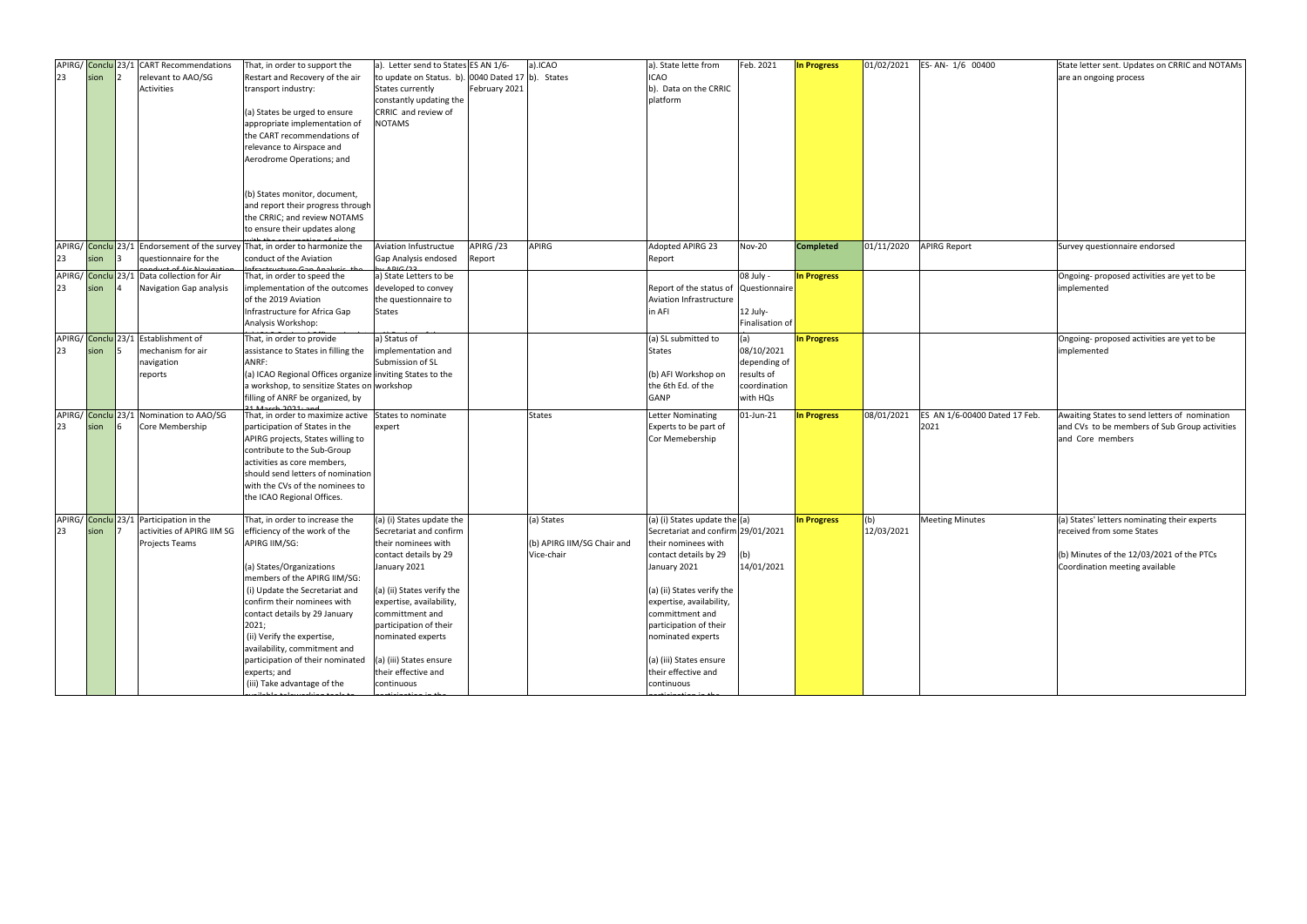|    |      | APIRG/ Conclu 23/1 Effective and efficient | That, in order to efficiently                               |                          | (a) ICAO Regional Offices |                         |            | <b>In Progress</b> | (a)            | ES-AN-1/6 0018 dated | (a) Projects questionnaires sent to States through |
|----|------|--------------------------------------------|-------------------------------------------------------------|--------------------------|---------------------------|-------------------------|------------|--------------------|----------------|----------------------|----------------------------------------------------|
| 23 | sion | coordination of the IIM                    | contribute to the APIRG IIM                                 | (a) Secretariat          | (ESAF/WACAF)              | (a) Projects survey     | 31/01/2021 |                    | 29/01/2021     | 29/01/2021           | <b>State letters</b>                               |
|    |      | Projects activities                        | projects activities and to ensure                           | distributes the projects |                           | questionnaires          |            |                    |                |                      |                                                    |
|    |      |                                            | their timely completion:                                    | survey questionnaires    |                           | distributed by the      | (b)        |                    | $(b)$ 10       |                      | (b) Some responses are still awaited by some       |
|    |      |                                            | (a) the Secretariat distributes the by 31 January 2021; and |                          | (b) States                | Secretariat by 31       | 31/03/2021 |                    | Projects out   |                      | projects. Responses to the questionnaires are      |
|    |      |                                            | projects survey questionnaires by                           |                          |                           | January 2021; and       |            |                    | of 14 received |                      | not processed yet.                                 |
|    |      |                                            | 31 January 2021; and                                        |                          |                           |                         |            |                    | responses to   |                      |                                                    |
|    |      |                                            |                                                             | (b) States respond to    |                           |                         |            |                    | <b>their</b>   |                      |                                                    |
|    |      |                                            |                                                             | the survey               |                           | (b) States responded to |            |                    | questionnaire  |                      |                                                    |
|    |      |                                            | (b) States respond to the survey                            | questionnaire before 31  |                           | the survey              |            |                    |                |                      |                                                    |
|    |      |                                            | questionnaire before 31 March                               | March 2021.              |                           | questionnaire before    |            |                    |                |                      |                                                    |
|    |      |                                            | 2021; and continuously take the                             |                          |                           | 31 March 2021.          |            |                    |                |                      |                                                    |
|    |      |                                            | necessary measures for the                                  | States continuously      |                           |                         |            |                    |                |                      |                                                    |
|    |      |                                            | effective and active attendance                             | take the necessary       |                           |                         |            |                    |                |                      |                                                    |
|    |      |                                            | of their experts in the APIRG IIM   measures for the        |                          |                           |                         |            |                    |                |                      |                                                    |
|    |      |                                            | محافات بالقمام المقمام المعالا                              |                          |                           |                         |            |                    |                |                      |                                                    |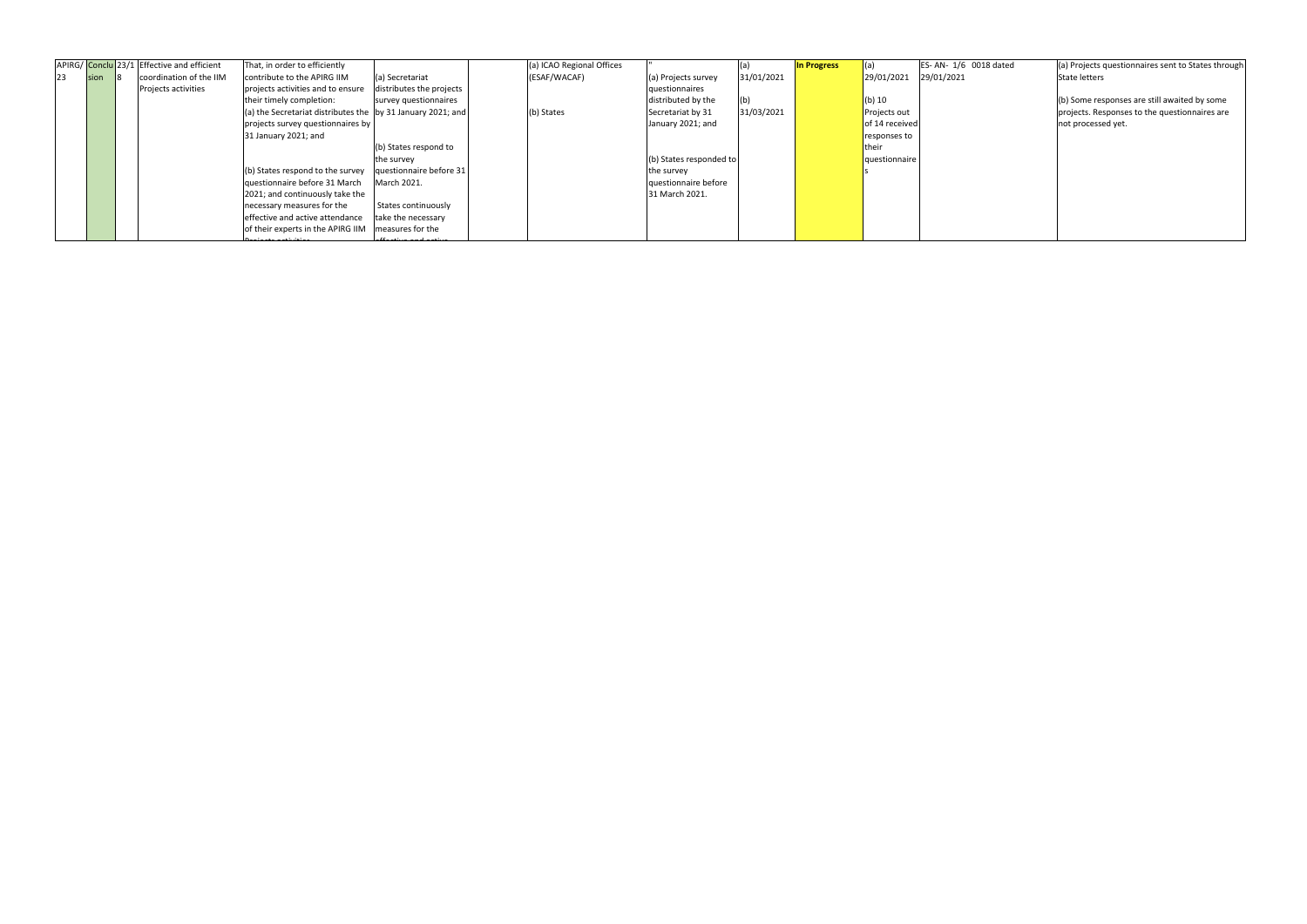|    | APIRG/ Conclu 23/1 | Cooperation and                                                       | That, in order to build sustainable To be coordinated (     |                           |                                                                 |                                      |                        | <b>In Progress</b> |                |                                                | Ongoing activity                                                          |
|----|--------------------|-----------------------------------------------------------------------|-------------------------------------------------------------|---------------------------|-----------------------------------------------------------------|--------------------------------------|------------------------|--------------------|----------------|------------------------------------------------|---------------------------------------------------------------------------|
|    |                    |                                                                       |                                                             |                           |                                                                 |                                      |                        |                    |                |                                                |                                                                           |
| 23 | sion               | harmonization in planning                                             | aeronautical infrastructure and                             | after IIMSG4)             |                                                                 |                                      |                        |                    |                |                                                |                                                                           |
|    |                    | implementing, operation                                               | information systems,                                        | a) Provide guidance to    |                                                                 |                                      |                        |                    |                |                                                |                                                                           |
|    |                    | and monitoring                                                        | States/Organizations:                                       | the States through:       |                                                                 |                                      |                        |                    |                |                                                |                                                                           |
|    |                    |                                                                       | (a) take the appropriate                                    | -workshop (webinar);      |                                                                 |                                      |                        |                    |                |                                                |                                                                           |
|    |                    |                                                                       | deasures and actions aimed at                               | temnlate                  |                                                                 |                                      |                        |                    |                |                                                |                                                                           |
|    |                    | APIRG/ Conclu 23/2 AFI IWXXM                                          | That, in the framework of the                               | (a) Secretariat and MET   | (a) ICAO Regional Offices (ESAF (a) AFI IWXXM                   |                                      |                        | <b>In Progress</b> | (a)            | (a) SL ES AN 8/6 - 0530 dated 12               | (a) AFI IWXMM Guideline available on the ICAO                             |
| 23 | sion               | <b>Implementation Guideline</b>                                       | ICAO Annex 3 provision related to                           | Project 1 take the        | and WACAF Offices) and PTC                                      | mplemntation                         | 15/01/2021             |                    | 12/02/2021     | January 2021                                   | website                                                                   |
|    |                    | and                                                                   | the IWXXM, and to improve the                               | appropriate measures      | IIMSG MET Project 1                                             | Guideline available to               |                        |                    |                |                                                |                                                                           |
|    |                    | development of                                                        | exchange of OPMET data in                                   | and steps to ensure       |                                                                 | States by 15 January                 |                        |                    | $(b)$ and $c)$ |                                                | (b) SG MET Project 1 Report on the (b) ICAO IROGs Dakar and Pretoria have |
|    |                    | capabilities of handling                                              | digital format:                                             | that the AFI IWXXM        | (b) States                                                      | 2021                                 |                        |                    |                | Started and in Status of implementation of     | capabilities to convert OPMET data from their                             |
|    |                    |                                                                       |                                                             |                           |                                                                 |                                      |                        |                    |                |                                                |                                                                           |
|    |                    | OPMET data in digital                                                 | (a) the Secretariat with the                                | Implementation            |                                                                 |                                      |                        |                    | progress       | OPMETs in IWXXM format, RODB                   | corresponding BCC into IWXXM format                                       |
|    |                    | format                                                                | support of the coordinators and                             | Guideline document as     | c() States                                                      | (b) States implemented               |                        |                    |                | Dakar                                          |                                                                           |
|    |                    |                                                                       | members of MET Project 1 take                               | contained in Appendix     |                                                                 | the IWXXM capabilities               |                        |                    |                |                                                | (c) The preparation for testing IWXMM is in                               |
|    |                    |                                                                       | the appropriate measures and                                | 2H is finalized and made  | (d) IIMSG COM Project 2                                         | of OPMET data                        |                        |                    |                | Completed by (d) AFI IWXXM Guideline available | progress.                                                                 |
|    |                    |                                                                       | steps to ensure that the AFI                                | available to States not   |                                                                 | exchange in digital                  |                        |                    | the            | on teh ICAO website                            |                                                                           |
|    |                    |                                                                       | <b>IWXXM</b> Implementation                                 | later than 15 January     |                                                                 | format                               |                        |                    | development    |                                                |                                                                           |
|    |                    |                                                                       | Guideline document as contained 2021.                       |                           |                                                                 |                                      |                        |                    | of the new     |                                                |                                                                           |
|    |                    |                                                                       |                                                             |                           |                                                                 |                                      |                        |                    |                |                                                |                                                                           |
|    | APIRG/ Conclu 23/2 | Coordination of Regional                                              | That, in order to comply with ANS a) Completion of a        |                           |                                                                 | Completed matrix                     | 24-Aug-21              | <b>In Progress</b> |                |                                                | Ongoing - the linkage matrix is yet to be finalised                       |
| 23 | sion               | AAO and IIM Projects                                                  | operational requirements:                                   | Linkage Matrix showing    |                                                                 | showing the linkages                 |                        |                    |                |                                                |                                                                           |
|    |                    |                                                                       |                                                             | the linkages between      |                                                                 |                                      |                        |                    |                |                                                |                                                                           |
|    |                    |                                                                       | (a) each PTC with the support of                            | the Projects              |                                                                 | Linkage description                  |                        |                    |                |                                                |                                                                           |
|    |                    |                                                                       | the Secretariat regularly reviews                           |                           |                                                                 | and harmonisation of                 |                        |                    |                |                                                |                                                                           |
|    | APIRG/ Conclu 23/2 | <b>IIM Projects Package for</b>                                       | That, in order to facilitate IIM                            | a) iIMSG Projects         | (a) IIMSG Projects PTCs                                         | (a) Projects documents Not specified |                        | <b>In Progress</b> | As available   | (a) Available developed Projects               | Documents on Projects Costs estimation to be                              |
| 23 | sion               | Funding                                                               | Project funding:                                            | Teams expdite the         |                                                                 |                                      |                        |                    |                | initiation documents                           | finalized for submission for funding                                      |
|    |                    |                                                                       | (a) the Projects Teams expedite                             | inalalization of the      | (a) IIMSG Projects PTCs                                         |                                      |                        |                    |                |                                                |                                                                           |
|    |                    |                                                                       | the finalization of the projects                            | projects initiation       |                                                                 |                                      |                        |                    |                | (b) Not completed                              |                                                                           |
|    |                    |                                                                       |                                                             |                           |                                                                 |                                      |                        |                    |                |                                                |                                                                           |
|    |                    |                                                                       | initiation documentation                                    | documents.                | (b) APCC                                                        |                                      |                        |                    |                |                                                |                                                                           |
|    |                    |                                                                       | (Description, Organization, Term                            |                           |                                                                 |                                      |                        |                    |                | (Not completed)                                |                                                                           |
|    |                    |                                                                       | of Reference, Business case,                                | a) iIMSG Projects         | (c) APIRG Chair, Secretariat                                    |                                      |                        |                    |                |                                                |                                                                           |
|    |                    |                                                                       | Plans, questionnaires, projects                             | Teams expdite the         | and AFCAC                                                       |                                      |                        |                    |                |                                                |                                                                           |
|    |                    |                                                                       | inter linkage) and project cost                             | finalalization of project |                                                                 |                                      |                        |                    |                |                                                |                                                                           |
|    |                    |                                                                       | estimation for consideration by                             | cost estimation           |                                                                 |                                      |                        |                    |                |                                                |                                                                           |
|    |                    |                                                                       | the APCC and APIRG;                                         |                           |                                                                 |                                      |                        |                    |                |                                                |                                                                           |
|    |                    |                                                                       | (b) the APCC review the                                     | (b) APCC review the       |                                                                 |                                      |                        |                    |                |                                                |                                                                           |
|    |                    |                                                                       | consolidated package of IIM                                 | consolidated package of   |                                                                 |                                      |                        |                    |                |                                                |                                                                           |
|    |                    |                                                                       | projects for submission to APIRG;                           | IIM projects for          |                                                                 |                                      |                        |                    |                |                                                |                                                                           |
|    |                    |                                                                       |                                                             | submission to APIRG       |                                                                 |                                      |                        |                    |                |                                                |                                                                           |
|    |                    |                                                                       | and                                                         |                           |                                                                 |                                      |                        |                    |                |                                                |                                                                           |
|    |                    | APIRG/ Conclu 23/2 Coordination and guidance That, for the successful |                                                             | (a) the Secretariat       | (a) IIMSG Secretariat                                           | (a) AIM RBIS Project                 | (a) not                | In Progress        |                |                                                | (a), (d), (e) The AIM Result Base Implementation                          |
| 23 | sion               | on the implementation of                                              | implementation of the activities                            | provides the project      |                                                                 |                                      | specified              |                    |                |                                                | Support Project to carry out the Go-team                                  |
|    |                    |                                                                       | AIM Go-Team activities in   of the "AIM Go-Team for the AFI | with guidance on the      | (b) IIMSG Secretariat                                           | (b) SL circulating the               |                        |                    |                |                                                | activities is being reviewed for implementation.                          |
|    |                    |                                                                       |                                                             |                           |                                                                 |                                      |                        |                    |                |                                                |                                                                           |
|    |                    | <b>AFI States</b>                                                     | Region":                                                    | implementation of the     |                                                                 | questionnaire                        | (b) 31 January<br>2021 |                    |                |                                                |                                                                           |
|    |                    |                                                                       | (a) the Secretariat provides the                            | Go-Team activities in     | (c) States                                                      |                                      |                        |                    |                |                                                | (b), (c) Questionnaire sent to State through SL                           |
|    |                    |                                                                       | project with guidance on the                                | the AFI States            |                                                                 | (c) States response to               | (c) 31 March           |                    |                |                                                | Ref: ES AN 1/6 - 0018 of 29 January 2021                                  |
|    |                    |                                                                       | implementation of the Go-Team                               |                           | (d) States                                                      | the questionnaire                    | 2021                   |                    |                |                                                |                                                                           |
|    |                    |                                                                       | activities in the AFI States and                            | b) the Secretariat        |                                                                 |                                      |                        |                    |                |                                                |                                                                           |
|    |                    |                                                                       | distributes the updated                                     | distributes the updated   | (e) States                                                      | (d) Letter from States               | (d) 14 January         |                    |                |                                                |                                                                           |
|    |                    |                                                                       | questionnaire for States to                                 | questionnaire             |                                                                 | nominating their focal               | 2021                   |                    |                |                                                |                                                                           |
|    |                    |                                                                       | respond not later than 31 March                             |                           |                                                                 | points                               |                        |                    |                |                                                |                                                                           |
|    |                    |                                                                       | 2021; and                                                   | (c) States to respond to  |                                                                 |                                      | (e) 14 January         |                    |                |                                                |                                                                           |
|    |                    |                                                                       |                                                             | the questionnaire not     |                                                                 | (e) Letter from States               | 2021                   |                    |                |                                                |                                                                           |
|    |                    |                                                                       | (b) States, in consideration of the later than 31 March     |                           |                                                                 | nominating SME to                    |                        |                    |                |                                                |                                                                           |
|    |                    |                                                                       |                                                             | 2021                      |                                                                 | participate in the AIM               |                        |                    |                |                                                |                                                                           |
|    |                    |                                                                       | slow progress made in the                                   |                           |                                                                 |                                      |                        |                    |                |                                                |                                                                           |
|    |                    | APIRG/ Decisi 23/2 Development of IIM                                 | That, in order to facilitate IIM                            | Develop the IIM           | Project Team Coordinator Core IIM Projects Master               |                                      | 31/07/2021             | <b>In Progress</b> | 27/05/2021     | <b>Projects Master Plans</b>                   | IIM Master Plan Project to be finalized and a Log                         |
| 23 | lon                | Projects Master Plan                                                  | Projects planning implementation Projects Matser Plan by    |                           | Team (South Africa,                                             | Plan                                 |                        |                    |                |                                                | frame has been developed                                                  |
|    |                    |                                                                       | and monitoring, a Project Team                              | 31 July 2021              | Cameroon, Cote d'Ivoire and                                     |                                      |                        |                    |                |                                                |                                                                           |
|    |                    |                                                                       | Coordinator Core Team (South                                |                           | Uganda)                                                         | <b>Quarterly Reports</b>             |                        |                    |                |                                                |                                                                           |
|    |                    |                                                                       | Africa, Cameroon, Cote d'Ivoire                             | Track all the IIM         |                                                                 |                                      |                        |                    |                |                                                |                                                                           |
|    |                    |                                                                       |                                                             |                           | $\mathcal{O}$ is a similar and a similar model of $\mathcal{O}$ |                                      |                        |                    |                |                                                |                                                                           |
|    |                    |                                                                       |                                                             |                           |                                                                 |                                      |                        |                    |                |                                                |                                                                           |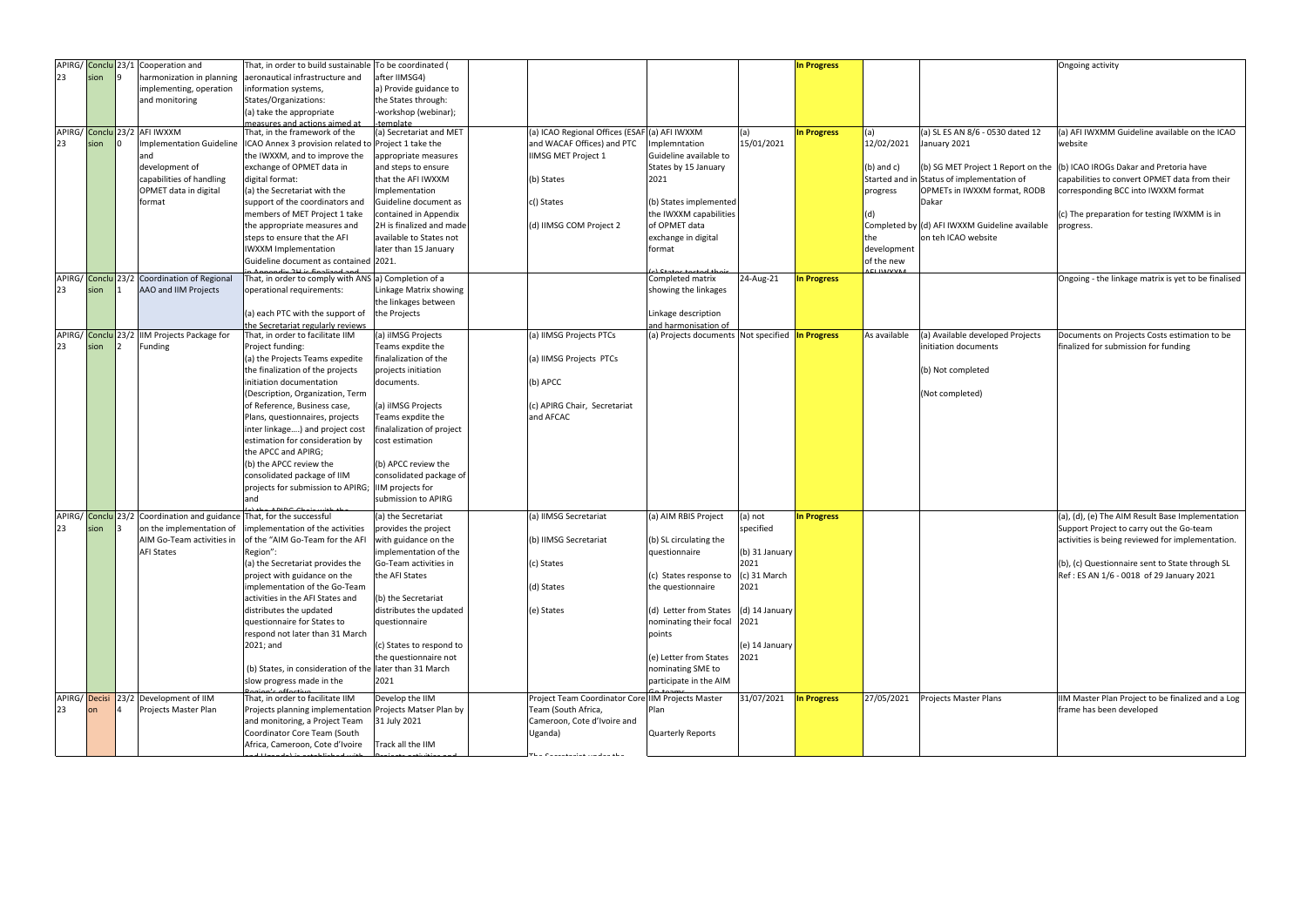| 23 | sion | APIRG/ Conclu 23/2 Cyber Safety and<br>Resilience of the Air<br>Navigation Systems                               | That, in order to reinforce<br>States/Organizations technical<br>personnel capability in cyber<br>securing ANS systems, ICAO with<br>the collaboration of the industry<br>within the framework of the<br>APIRG, increase its support in<br>activities aimed at raising<br>awareness of ANS Cyber safety<br>and resilience through<br>webinars/workshops/seminars on<br>Cyber safety and resilience of<br>ANS systems for the AFI Region.                                                                                                                       |                                                                                                                                                                                                                                                                              | Project Team Coordinator<br>(Cote d'Ivoire) The Se                                                                                                                                                                                       |                                                                                                                                                          |                                            | <b>In Progress</b> |                                                                                                                                               |                                                                                                                                                                                                                                            | In progress- the workshop/webinar/seminar is<br>vet to be conducted.                                                                                                                                                                                                                                                                                                                                                                                 |
|----|------|------------------------------------------------------------------------------------------------------------------|----------------------------------------------------------------------------------------------------------------------------------------------------------------------------------------------------------------------------------------------------------------------------------------------------------------------------------------------------------------------------------------------------------------------------------------------------------------------------------------------------------------------------------------------------------------|------------------------------------------------------------------------------------------------------------------------------------------------------------------------------------------------------------------------------------------------------------------------------|------------------------------------------------------------------------------------------------------------------------------------------------------------------------------------------------------------------------------------------|----------------------------------------------------------------------------------------------------------------------------------------------------------|--------------------------------------------|--------------------|-----------------------------------------------------------------------------------------------------------------------------------------------|--------------------------------------------------------------------------------------------------------------------------------------------------------------------------------------------------------------------------------------------|------------------------------------------------------------------------------------------------------------------------------------------------------------------------------------------------------------------------------------------------------------------------------------------------------------------------------------------------------------------------------------------------------------------------------------------------------|
| 23 | sion |                                                                                                                  | APIRG/ Conclu 23/2 Preparation of ITU WRC-23 That, in order to promote ICAO<br>Position and ensure the proper<br>protection of aeronautical<br>spectrum, States/Organizations:<br>(a) start the work for the<br>preparation of WRC-23 as soon as<br>the ICAO Position for ITU-WRC-23<br>Agenda Items on aeronautical<br>spectrum requirements is made<br>available to them; and<br>(b) based on the lessons learnt<br>from the last WRCs, reinforce<br>their collaboration with the sub<br>Regional Association of National<br>Regulators of Telecommunication |                                                                                                                                                                                                                                                                              |                                                                                                                                                                                                                                          |                                                                                                                                                          |                                            | <b>In Progress</b> |                                                                                                                                               |                                                                                                                                                                                                                                            | The ICAO position was submiited to States<br>through SL E 3/5-21/37 dated 18 August 2021                                                                                                                                                                                                                                                                                                                                                             |
| 23 | sion | APIRG/ Conclu 23/2 Adoption of the MET<br>Project 1 and MET Project<br>2 Terms of Reference and<br>for 2021-2022 | That, in order to expedite the<br>work assigned to AFI IIM MET<br>Projects:<br>their Projects deliverables $ $ (a) the proposed MET Project 1<br>and MET Project 2 Terms of<br>References and their associated<br>project deliverables be adopted;<br>(b) considering the ICAO METP/4 (c) States<br>Decision 8/1 which calls for the<br>discontinuation of the Manual on   partcipate to the annual<br>the Quality Management System   AFI SIGMET tests<br>for the Provision of<br>Meteorological Service for                                                  | (a) Adopt the Terms of<br>Reference of MET<br>Project 1 and MET<br>Project 2.<br>(b) States<br>/Organizations use the<br><b>WMO N°1100</b><br>/Organizations to                                                                                                              | (a) APIRG Secretariat<br>(b) States / Organizations<br>(c) States / Organizations                                                                                                                                                        | (a) Projects ToRs<br>adopted<br>(b) States have access<br>to WMo N°1100<br>(c) States<br>/Organizations<br>participated to annual<br><b>SIGMET tests</b> | By the end of <b>Completed</b><br>the year |                    | (a)                                                                                                                                           | (a) Projects ToRs<br>(b) Link to WMO n°1100 -<br>Secretariat organized a QMS<br>workshop based on WMO N°100<br>and ISO 9001:2015<br>(c) AFI 2021 SIGMET tests<br>preparation in progress                                                   | (a) Projects ToRs were adopted<br>$(6)$ WMO N°1100 is made available to States<br>through public States<br>(c) Preparation of the 2021 annual SIGMET tests<br>is ongoing. The dates have been communicated<br>to the States via a State Letter                                                                                                                                                                                                       |
| 23 | sion | APIRG/ Conclu 23/2 Development of Volcanic<br>conduct of Volcanic Ash                                            | That, in view of the need for the<br>Ash Contingency Plans and provision of information to<br>airlines and en-route aircraft<br>exercises in the AFI Region before and during a volcanic<br>eruption:<br>(a) the State Volcano<br>Observatories in Table MET I-1<br>provide their updated contact<br>details to the Secretariat by 29<br>January 2021 for sharing with the sharing with the<br>States/Organizations;<br>(b) States that have not<br>developed volcanic ash                                                                                     | (a) State Volcano<br>Observatories in Table<br>MET I-1 provide their<br>updated contact details<br>to the Secretariat by 29<br>January 2021.<br>Volcano Observatories<br>Contacts details for<br>States/Organizations;<br>(b) States that have not<br>developed volcanic ash | (a) State Volcano<br>Observatories in Table MET I-1 Observatories Contacts<br>of AFI eANP<br>(b) States that have not<br>developed volcanic ash<br>contingency plans and<br>conducted Volcanic Ash<br>exercises.<br>(c) ICAO Secretariat | (a) State Volcano<br>details<br>(b) States developed<br>their contingency plans<br>(c) ICAO Secretariat<br>assisted through a<br>workshop                | 31/12/2021                                 | <b>In Progress</b> | (a)<br>19/01/2021<br>$(b)$ Not<br>implemented developed<br>(c) Ongoing -<br>Secretariat<br>organized<br>volcanic ash<br>exercise<br>workshop; | (a) States volcano Observatories<br>Contacts details<br>(b) Available States AFI VACP<br>(c) Guidances for conducting<br>Volcanic ash exercise developed<br>Volcanic ash exercise workshop<br>conducted and report available -<br>ongoing. | (a) States' Volcano Observatories Contacts details<br>were received for 4 SVOs out of the 8 in the<br>Region.<br>(b) Some AFI States developed their VACP<br>(c) Guidance for conducting Volcanic ash<br>exercises developed - the AFI Volcanic ash<br>exercise workshop was conductedin April 2021.<br>Preparation of the AFI volcanic ash exercise<br>Preparation of volcanic ash exercise ongoing (tentatively scheduled for end of Nov<br>2021). |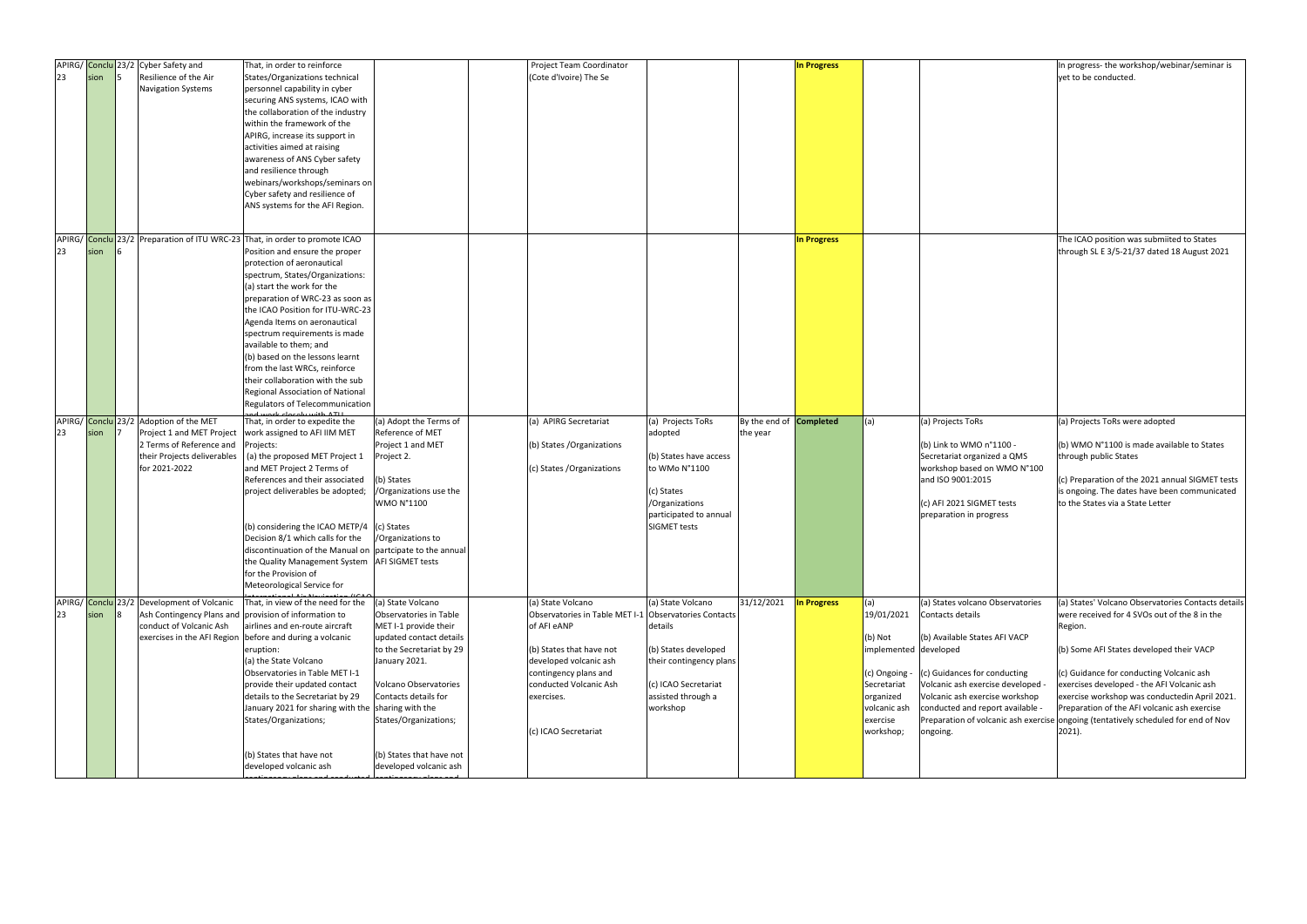| 23 | sion | APIRG/ Conclu 23/2 Establishment of a<br>Regional Space Weather<br>Project                                                    | That, in order to ensure the<br>provision of the space weather<br>service information in the AFI                                                                                                                                                                                                                                                                                                                                                                                                                                                              | (a) Establishment of an<br>APIRG IIM MET Project<br>3-Space Weather                                                                                                                                                                                                                | $(a)$ APIRG23;                                                                                                             | <b>Establishmentof MET</b><br>Project 3                                                                                                          |                           | <b>Completed</b> | MET Project 3 documentation<br>SL from the Secretariat to the                       | IIMSG MET Project 3 was established and has<br>conducted several meetings.<br>The activities of the Project were presented to                                                                               |
|----|------|-------------------------------------------------------------------------------------------------------------------------------|---------------------------------------------------------------------------------------------------------------------------------------------------------------------------------------------------------------------------------------------------------------------------------------------------------------------------------------------------------------------------------------------------------------------------------------------------------------------------------------------------------------------------------------------------------------|------------------------------------------------------------------------------------------------------------------------------------------------------------------------------------------------------------------------------------------------------------------------------------|----------------------------------------------------------------------------------------------------------------------------|--------------------------------------------------------------------------------------------------------------------------------------------------|---------------------------|------------------|-------------------------------------------------------------------------------------|-------------------------------------------------------------------------------------------------------------------------------------------------------------------------------------------------------------|
|    |      |                                                                                                                               | Region:<br>(a) an APIRG IIM MET Project 3-<br>Space Weather Project is<br>established within the IIM SG to                                                                                                                                                                                                                                                                                                                                                                                                                                                    | Project within the IIM<br>SG to guide;                                                                                                                                                                                                                                             | (b) South Africa, to provide the<br>initial MET Project 3<br>documentation; and                                            | (b) Initial MET Project 3<br>documentation.                                                                                                      |                           |                  | States requesting nomination of<br>experts to MET Project 3.                        | the IIMSG4 meeting by the PTC (South Africa).                                                                                                                                                               |
|    |      |                                                                                                                               | guide the implementation of the<br>Annex 3 provision relating to<br>Space Weather requirements<br>within the AFI Region;                                                                                                                                                                                                                                                                                                                                                                                                                                      | (b) South Africa, hosting<br>the AFI Regional Space<br><b>Weather Center</b><br>through the South                                                                                                                                                                                  | (c) SL from ICAO by 31 January (c) States nominated<br>2021, calling for nominations<br>for MET Project 3 Team<br>Members. | experts for MET<br>Project 3 Team<br>Members.                                                                                                    |                           |                  |                                                                                     |                                                                                                                                                                                                             |
|    |      |                                                                                                                               | (b) South Africa, hosting the AFI<br>Regional Space Weather Center                                                                                                                                                                                                                                                                                                                                                                                                                                                                                            | African National Space<br>Agency (SANSA),<br>coordinate the APIRG<br>IIM MET Project 3; and                                                                                                                                                                                        |                                                                                                                            |                                                                                                                                                  |                           |                  |                                                                                     |                                                                                                                                                                                                             |
| 23 | sion | APIRG/ Conclu 23/3 Development of action<br>plans for the<br>implementation of Space<br>Weather requirements                  | That; in order to improve the<br>implementation of requirements<br>for the provision of space<br>weather services in air navigation weather requirements<br>plans:<br>(a) States/Organizations consider regulation.                                                                                                                                                                                                                                                                                                                                           | (a) States/Organizations<br>consider the provisions<br>of Annex 3 space<br>in their national MET                                                                                                                                                                                   | (a) States/Organizations<br>(b) Regional Space Weather<br>Center (SANSA)<br>(c) the Secretariat, with the                  | (a) States took into<br>account the implication<br>of Annex requirements<br>on SWX.<br>(b) Survey conducted                                      | APIRG24                   | <b>Completed</b> | (a) Ongoing<br>(b) ongoing<br>(c) Workshop on SWX scheduled<br>from 28-29 July 2021 | (a) States to continue the review of their<br>regulations in order to incorprate the<br>requirements on SWX<br>(b) MET Project 3 PTC and Team Members to<br>collected and analysed the responses to the SWX |
|    |      |                                                                                                                               | the implications of Annex 3 space<br>weather requirements for AFI<br>States' regulatory authorities,<br>ANSPs and operators' operational (SANSA) conduct a<br>policies;                                                                                                                                                                                                                                                                                                                                                                                       | (b) Regional Space<br><b>Weather Center</b><br>survey on the<br>implementation of the                                                                                                                                                                                              | support of the designated<br><b>Regional Space Weather</b><br>Centre (SANSA)                                               | (c) Workshop on SWX<br>delivred and report<br>distributed.                                                                                       |                           |                  |                                                                                     | questionnaire<br>$(c)$ A workshop was on SWX was conducted in<br>July 2021.                                                                                                                                 |
|    |      |                                                                                                                               | (b) the designated Regional Space SWX<br>Weather Center (SANSA) liaise<br>with other relevant national                                                                                                                                                                                                                                                                                                                                                                                                                                                        | (c) the Secretariat, with                                                                                                                                                                                                                                                          |                                                                                                                            |                                                                                                                                                  |                           |                  |                                                                                     |                                                                                                                                                                                                             |
| 23 | sion | APIRG/ Conclu 23/3 Africa and Indian Ocean<br>Aeronautical Information<br>(AFI AIM AG)                                        | That, in order to harmonize<br>ongoing initiatives and activities<br>Management Action Group in the area of AIM: (a) States<br>wishing to participate in the AFI<br>AIM AG:<br>(i) Nominate their<br>Representative/s for the AIM AG<br>and the AIM AG Microsoft Teams (b) the AIM AG supports<br>Collaboration Platform through e- the AIM Projects under<br>mail to the AIM AG secretariat<br>(kirkmanl@iata.org);<br>(ii) Actively participate in the<br>activities of the AFI AIM AG; and<br>(b) the AIM AG supports the AIM<br>Projects under the IIM/SG | (a) States nominate<br>their Representative/s<br>for the AIM AG through<br>e-mail to the AIM AG<br>secretariat<br>(kirkmanl@iata.org);<br>the IIM/SG                                                                                                                               | (a) States/Organizations<br>(b) AIM Action Group                                                                           | (a)<br>States/Organizations e-<br>mail nominating their<br>Representative<br>(b) AIM Action Group<br>participation in AIM<br>Projects activities | Not specified In Progress |                  |                                                                                     | This activity is being coordinated by IATA                                                                                                                                                                  |
| 23 | sion | APIRG/ Conclu 23/3 Endorsement of AANDD<br>minimum Reporting Areas   Methodology for the<br>and nomination of Focal<br>Points | That, in order to support the<br>Management process and implementation of the Uniform<br>identification, assessment and<br>reporting of deficiencies:<br>(a) the AFI Air Navigation<br>Deficiency Database<br>management process as well as<br>the revised minimum reporting<br>areas are endorsed; and                                                                                                                                                                                                                                                       | Endorsement of AFI Air $ a $ Endorsemen $ a $ APIRG<br><b>Navigation Defficiency</b><br>t of Minimum<br>Database.<br>Reporting<br>b)Nomination of Focal<br>Areas by<br>APIRG/23<br>Points for interaction<br>with AANDD by 31<br>January, 2021<br>b) Nomination<br>of Focal Points | b) States                                                                                                                  |                                                                                                                                                  |                           | <b>Completed</b> |                                                                                     | States have nominated Focal Points but not all<br>focal points are able to interact with the system                                                                                                         |
|    |      |                                                                                                                               | (b) States and Organizations that<br>have not yet done so, are urged<br>to nominate as a matter of<br>urgency, not later than 31                                                                                                                                                                                                                                                                                                                                                                                                                              |                                                                                                                                                                                                                                                                                    |                                                                                                                            |                                                                                                                                                  |                           |                  |                                                                                     |                                                                                                                                                                                                             |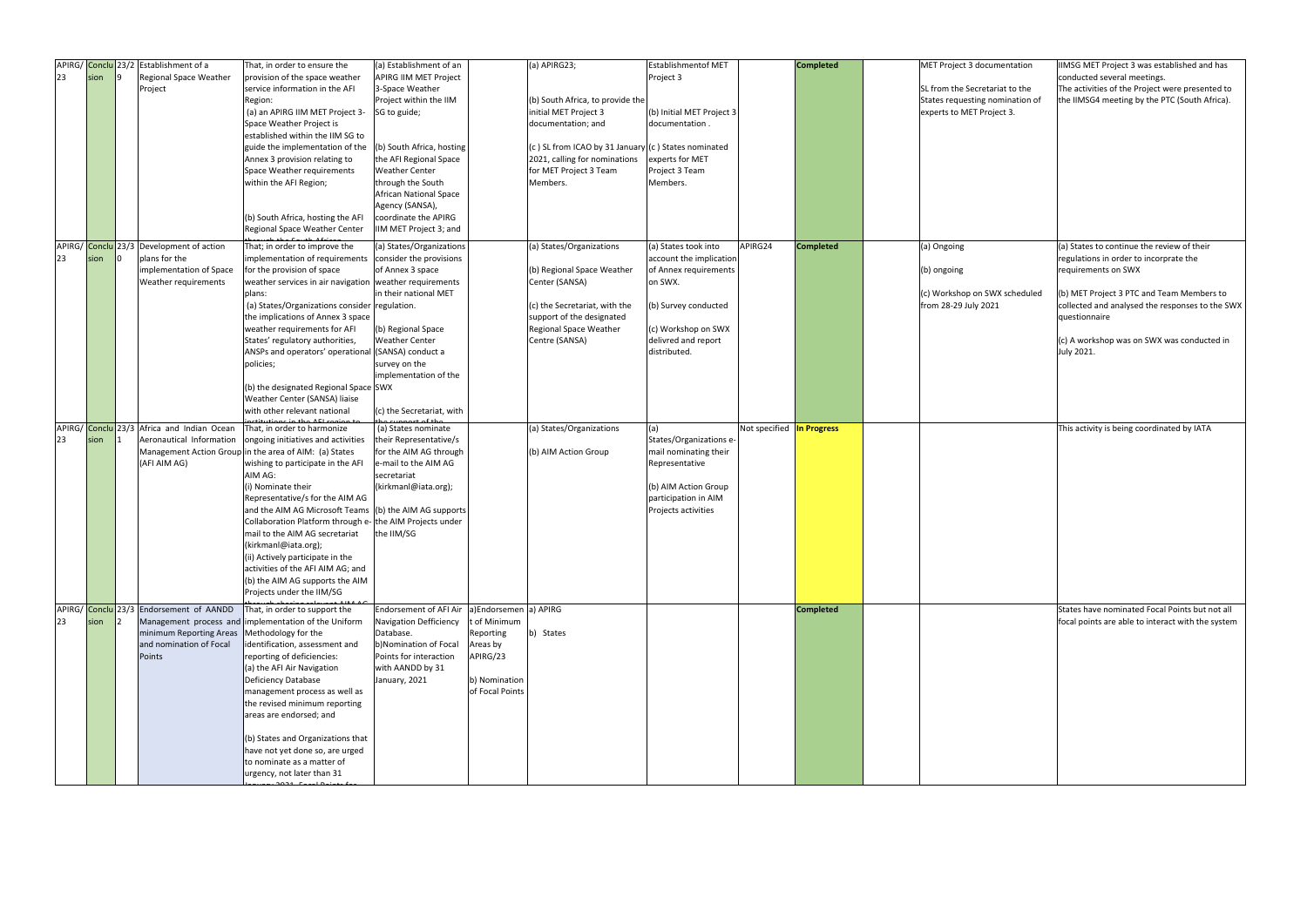|    |               | APIRG/ Conclu 23/3 Nomination of RVSM focal  | That, in order to improve the                                   |                             | APIRG 23      | <b>States and</b>                                 |                                   |                                | In Progress        |            |                  | States have |
|----|---------------|----------------------------------------------|-----------------------------------------------------------------|-----------------------------|---------------|---------------------------------------------------|-----------------------------------|--------------------------------|--------------------|------------|------------------|-------------|
| 23 | sion          | points and submission of                     | submission of RVSM data to                                      | ICAO to Circulate SL        |               |                                                   |                                   |                                |                    |            |                  | focal point |
|    |               | data to ARMA                                 | ARMA, States that have not                                      |                             | State         | ARMA                                              |                                   |                                |                    |            |                  |             |
|    |               |                                              | already done so, nominate focal                                 | State nomination of         | Nominations   |                                                   |                                   |                                |                    |            |                  |             |
|    |               |                                              | points for RVSM and update                                      | <b>RVSM National</b>        |               | <b>ICAO ROS</b>                                   |                                   |                                |                    |            |                  |             |
|    |               |                                              | ARMA using an F1 form by 31                                     | Manager                     |               |                                                   |                                   |                                |                    |            |                  |             |
|    |               |                                              | December 2020.                                                  |                             |               |                                                   |                                   |                                |                    |            |                  |             |
|    |               | APIRG/ Conclu 23/3 Implementation of SLOP as | That, in order to add the safety                                |                             | APIRG 23      | States and                                        | <b>AIP Publications on</b>        |                                | <b>In Progress</b> | 25/02/2021 | ApPIRG 23 Report | There is im |
| 23 | sion          | discount for CRA/15                          | discount to the fifteenth Collision                             |                             |               |                                                   | SLOP Implementation               |                                |                    |            |                  | however N   |
|    |               |                                              | Risk Assessment, AFI States that                                |                             | State         | ARMA                                              |                                   |                                |                    |            |                  |             |
|    |               |                                              | have not already done so, publish                               |                             | Nominations   |                                                   |                                   |                                |                    |            |                  |             |
|    |               |                                              | AIP SUPP by 31 December 2020                                    |                             |               | <b>ICAO ROS</b>                                   |                                   |                                |                    |            |                  |             |
|    |               |                                              | for the implementation of SLOP                                  |                             |               |                                                   |                                   |                                |                    |            |                  |             |
|    |               |                                              | on 25 February 2021.                                            |                             |               |                                                   |                                   |                                |                    |            |                  |             |
|    |               |                                              |                                                                 |                             |               |                                                   |                                   |                                |                    |            |                  |             |
|    |               | APIRG/ Conclu 23/3 Adoption of new ARMA      | That, in order to improve the                                   | ARMA Form F2 and F3         |               | ARMA/ICAO                                         | ARMA Form F2 and F3               |                                | <b>Completed</b>   |            | APIRG 23 Report  | Awareness   |
| 23 | sion          | forms F2 and F3                              | process of RVSM and PBCS                                        | approved                    |               |                                                   | circulated                        |                                |                    |            |                  | developed   |
|    |               |                                              |                                                                 |                             |               |                                                   |                                   |                                |                    |            |                  |             |
|    |               |                                              | monitoring by States and ARMA,<br>the new ARMA Form F2 and Form |                             |               |                                                   |                                   |                                |                    |            |                  |             |
|    |               |                                              | F3 which include both RVSM and                                  |                             |               |                                                   |                                   |                                |                    |            |                  |             |
|    |               |                                              |                                                                 |                             |               |                                                   |                                   |                                |                    |            |                  |             |
|    |               |                                              | PBCS Approvals are adopted for                                  |                             |               |                                                   |                                   |                                |                    |            |                  |             |
|    |               |                                              | use by States as applicable for                                 |                             |               |                                                   |                                   |                                |                    |            |                  |             |
|    |               |                                              | RVSM/PBCS approval,                                             |                             |               |                                                   |                                   |                                |                    |            |                  |             |
|    |               |                                              | amendment and withdrawal.                                       |                             |               |                                                   |                                   |                                |                    |            |                  |             |
|    |               |                                              |                                                                 |                             |               |                                                   |                                   |                                |                    |            |                  |             |
|    | APIRG/ Decisi | 23/3 Reduction of Trans-                     | That, in order to assist the RMAs                               | (a) AFI and MID RMA to      | APIRG 22 and  | ARMA/ICAO ESAF and MID                            | <b>Coordination Meeting</b>       | <b>ICAO SL</b>                 | <b>In Progress</b> |            |                  | Awareness   |
| 23 | <b>on</b>     | Regional Large Height                        | to ensure further reduction of                                  | provide reports             | APIRG 23      |                                                   | conducted                         | SR3/80-0253                    |                    |            |                  |             |
|    |               | Deviations                                   | Trans-Regional Large Height                                     |                             |               |                                                   |                                   | sent to all SAT                |                    |            |                  | inter-regio |
|    |               |                                              | Deviations, ICAO ESAF and MID                                   | (b) Faciliate               |               |                                                   | Report of reduction on            | States on 4                    |                    |            |                  | and Eritrea |
|    |               |                                              | offices and the AFI and MID                                     | <b>Coordination Meeting</b> |               |                                                   | <b>LHD</b> incidents              | November                       |                    |            |                  |             |
|    |               |                                              | <b>Regional Monitoring Agencies</b>                             | with MID region and         |               |                                                   |                                   | 2020. A SAT                    |                    |            |                  |             |
|    |               |                                              | continue to:                                                    | states                      |               |                                                   |                                   | Special                        |                    |            |                  |             |
|    |               |                                              |                                                                 |                             |               |                                                   |                                   | meeting on                     |                    |            |                  |             |
|    |               |                                              | (a) engage the appropriate ATS                                  | (c) Assist states to        |               |                                                   |                                   | 14 July 2021                   |                    |            |                  |             |
|    |               |                                              | authorities of Asmara, Djibouti,                                | reduce LHD                  |               |                                                   |                                   | will review                    |                    |            |                  |             |
|    |               |                                              | Mogadishu and Sanaa FIRs; and                                   |                             |               |                                                   |                                   | and adopt the                  |                    |            |                  |             |
|    |               |                                              |                                                                 |                             |               |                                                   |                                   | new working                    |                    |            |                  |             |
|    |               |                                              | (b) assist them in taking                                       |                             |               |                                                   |                                   | structure.                     |                    |            |                  |             |
|    |               |                                              | appropriate actions for a                                       |                             |               |                                                   |                                   |                                |                    |            |                  |             |
|    |               |                                              | significant reduction of the high                               |                             |               |                                                   |                                   |                                |                    |            |                  |             |
|    |               | APIRG/ Conclu 23/3 Harmonization and         | That, in order to improve                                       |                             | APIRG 23      | <b>ICAO Regional</b>                              | a) Identified                     | 30 Nov 2020 <b>In Progress</b> |                    | 14/07/2021 | APIRG 23 Report  | Reports fro |
| 23 | sion $ 7 $    | improvement of air traffic                   | operations and safety of flights,                               |                             |               | Offices/States/Stakeholders  programmes including |                                   | for RVSM                       |                    |            | SAT 24 Report    | meeting to  |
|    |               | services over the entire                     | States in the SAT area and/or                                   | a) Circulate SL to urge     | <b>SAT 24</b> |                                                   | PBCS, ASEPS, Flight data          |                                |                    |            |                  |             |
|    |               | Atlantic                                     | stakeholders:                                                   | states to implementent      |               |                                                   | Level optimization,               | submission                     |                    |            |                  |             |
|    |               |                                              |                                                                 |                             |               |                                                   | <b>ATM Contingency</b>            |                                |                    |            |                  |             |
|    |               |                                              |                                                                 | actions                     |               |                                                   | Plans, AIDC and SLOP 14 July 2021 |                                |                    |            |                  |             |
|    |               |                                              | (a) be urged to implement actions                               |                             |               |                                                   | are ongoing                       |                                |                    |            |                  |             |
|    |               |                                              | necessary for the harmonization                                 | b) Follow up on state       |               |                                                   |                                   | for adoption                   |                    |            |                  |             |
|    |               |                                              | and improvement of air traffic                                  | response                    |               |                                                   | b) ICAO SL SR3/80 -               | of structure                   |                    |            |                  |             |
|    |               |                                              | services over the entire Atlantic;                              |                             |               |                                                   | 0253 sent to all SAT              |                                |                    |            |                  |             |
|    |               |                                              |                                                                 | c) SAT ststes to provide    |               |                                                   | States on 4 November              |                                |                    |            |                  |             |
|    |               |                                              |                                                                 | reports on LHD and          |               |                                                   | 2020. A SAT Special               |                                |                    |            |                  |             |
|    |               |                                              | (b) review and provide their                                    | RVSM data                   |               |                                                   | meeting on 14 July                |                                |                    |            |                  |             |
|    |               |                                              | comments to the Secretariat on                                  |                             |               |                                                   | 2021 will review and              |                                |                    |            |                  |             |
|    |               |                                              | the proposed SAT working                                        | ld)                         |               |                                                   | adopt the new working             |                                |                    |            |                  |             |
|    |               |                                              | structure contained in Appendix                                 |                             |               |                                                   | structure.                        |                                |                    |            |                  |             |
|    |               |                                              |                                                                 |                             |               |                                                   |                                   |                                |                    |            |                  |             |

| <b>In Progress</b> |            |                                  | States have nominated Focal Points but not all<br>focal points are providing Data                                              |
|--------------------|------------|----------------------------------|--------------------------------------------------------------------------------------------------------------------------------|
| <b>In Progress</b> | 25/02/2021 | ApPIRG 23 Report                 | There is improvement in SLOP implementation<br>however Not all states have implemented SLOP                                    |
| <b>Completed</b>   |            | APIRG 23 Report                  | Awareness workshop conducted and templates<br>developed and adopted by APIRG 23                                                |
| <b>In Progress</b> |            |                                  | Awareness workshop conducted on 23 July 2020<br>inter-regional CM held on 8 July 2020; Djibouti<br>and Eritrea not represented |
| <b>In Progress</b> | 14/07/2021 | APIRG 23 Report<br>SAT 24 Report | Reports from States on-going. The 14 July 2021<br>meeting to adopt new structure.                                              |